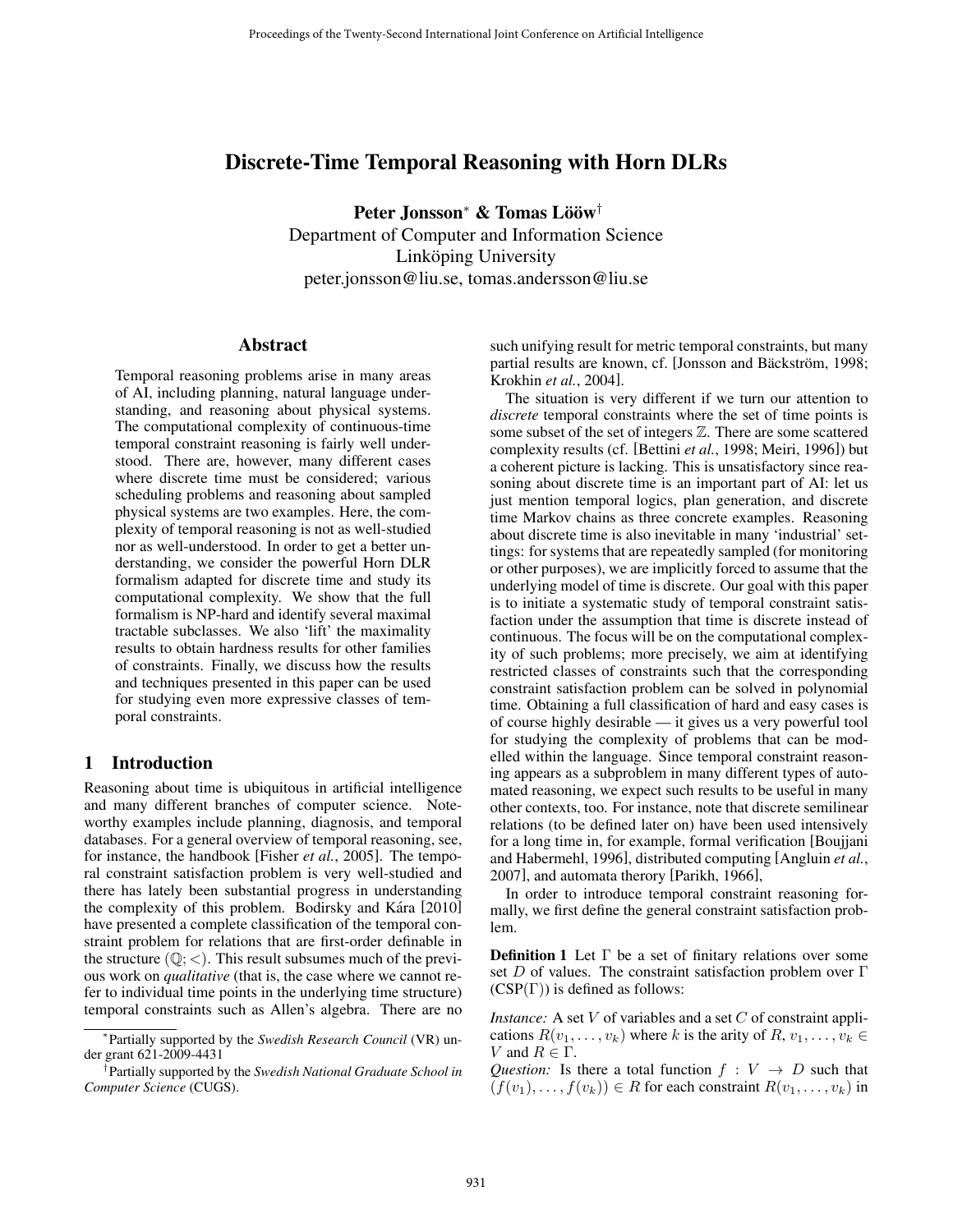C?

The set Γ is referred to as the *constraint language*. Given a set D, we let  $\Gamma|_D$  denote  $\Gamma$  restricted to D, i.e.  $\Gamma|_D =$  ${R \cap D^n \mid R \in \Gamma \text{ and } R \text{ has arity } n}.$  We sometimes slightly abuse notation to avoid unnecessary clutter. For instance, we may say 'the relation  $x = y + z$ ' instead of 'the relation  $\{(x, y, z) \in \mathbb{Z}^3 \mid x = y + z\}$ .' A constraint satisfaction problem CSP(Γ) is *globally tractable* if CSP(Γ) is in P and *locally tractable* if  $CSP(\Gamma')$  is in P for every finite set  $\Gamma' \subseteq \Gamma$ . Similarly, CSP(Γ) is *globally NP-hard* if CSP(Γ) is NP-hard and *locally NP-hard* if CSP(Γ') is NP-hard for some finite set  $Γ' ⊆ Γ.$ 

The separation of local and global tractability/NP-hardness is motivated by the following result: let  $\langle \Gamma \rangle$  (the *closure* or *coclone* of Γ) denote all relations that are *pp-definable* in Γ. A relation R is pp-definable in  $\Gamma$  if it can be defined by a firstorder formula over  $\Gamma$  without using disjunction and negation, and with only existential quantification.

**Theorem 2** [Jeavons, 1998] For every finite  $\Theta \subseteq \langle \Gamma \rangle$ ,  $CSP(\Theta)$  is polynomial-time reducible to  $CSP(\Gamma)$ . Furthermore, if  $R \in \langle \Gamma \rangle$ , then CSP( $\Gamma \cup \{R\}$ ) and CSP( $\Gamma$ ) are polynomial-time equivalent problems.

This implies, for instance, that if  $CSP(\Gamma)$  is globally tractable, then  $CSP(\langle \Gamma \rangle)$  is locally tractable.

Let us now turn our attention to temporal constraint problems. We let  $D \subseteq \mathbb{R}$  denote a set of *time points*. Let the set  $S_D$  contain all relations  $\{(x_1,\ldots,x_n) \in D^n \mid C_1 \wedge \ldots \wedge C_k\}$ where each clause  $C_i$  denotes a disjunction  $(p_1r_1c_1 \vee \ldots \vee p_n)$  $p_m r_m c_m$ ). Here,  $c_j$  is an integer,  $r_j \in \{ \langle \leq, \leq, =, \neq, \geq, \rangle \}$ and  $p_i(x_1,...,x_n)$  is a linear polynomial (i.e. the degree of  $p$  equals one) with integer coefficients. We adopt a simple representation of relations in  $S_D$ : every relation R in  $S_D$  is represented by its defining formula where each coefficient is written in binary. Let  $\mathcal{D}_D \subseteq \mathcal{S}_D$  contain the relations that are defined by a single clause. Let  $\mathcal{H}_D \subseteq \mathcal{D}_D$  contain the relations that are defined by a single clause that contains at most one relation that is not of the type  $p(\bar{x}) \neq c$ . The names  $S, D$ , and  $H$  are chosen to reflect the names given to the corresponding relations in the literature: the relations in  $S_D$  are called *semilinear relations*, the relations in  $\mathcal{D}_D$  are called *disjunctive linear relations* (DLRs), and the relations in  $\mathcal{H}_D$  are called *Horn DLRs*. DLRs and Horn DLRs were introduced in [Jonsson and Bäckström, 1998] but only for continuous time structures (in fact, only for the set  $\mathbb R$  of real numbers).

Before we continue, we need some NP-hardness results. For distinct  $a, b \in \mathbb{Z}$ , define  $T_{a,b} =$  $\{(a, a, b), (a, b, a), (b, a, a)\}.$  Clearly,  $CSP(\{T_{a,b}\})$  is NPhard problems since it corresponds to 1-IN-3-SAT restricted to clauses without negated literals.

**Theorem 3** CSP( $\mathcal{H}_{\mathbb{R}}$ ) is globally tractable while CSP( $\mathcal{H}_{\mathbb{Z}}$ ) is locally NP-hard. Furthermore,  $CSP(\mathcal{D}_D)$  and  $CSP(\mathcal{S}_D)$ are locally NP-hard when  $D \in \{Z, \mathbb{R}\}.$ 

**Proof:** Global tractability of  $CSP(\mathcal{H}_\mathbb{R})$  and local NP-hardness of  $CSP(\mathcal{D}_{\mathbb{R}})$  and  $CSP(\mathcal{S}_{\mathbb{R}})$  follows from [Jonsson and Bäckström, 1998]. For the remaining [Jonsson and Bäckström, 1998]. cases, it is sufficient to prove local NP-hardness of  $CSP(\mathcal{H}_Z)$ . Simply note that we can pp-define  $T_{0,1}$  in  $\mathcal{H}_Z$  by  $T_{0,1}(x, y, z) \equiv x \ge 0 \land y \ge 0 \land z \ge 0 \land x + y + z = 1$  and apply Theorem 2. apply Theorem 2.

Since  $CSP(\mathcal{H}_{\mathbb{Z}})$  is locally NP-hard, it makes sense to start looking for tractable fragments within  $\mathcal{H}_{\mathbb{Z}}$ , and this is a natural first step in a bottom-up approach to classifying the complexity of  $CSP(\mathcal{D}_{\mathbb{Z}})$  and  $CSP(\mathcal{S}_{\mathbb{Z}})$ . Also note that the modelling power (in continuous time) of  $\mathcal{H}_{\mathbb{R}}$  is quite high; many tractable fragments described in the literature are within  $\mathcal{H}_{\mathbb{R}}$  [Jonsson and Bäckström, 1998]. This indicates that  $\mathcal{H}_{\mathbb{Z}}$ may be interesting from a modelling point of view, too.

Due to the NP-hardness of  $CSP(\mathcal{H}_{\mathbb{Z}})$ , we will concentrate on identifying tractable fragments and study their *maximality* in the forthcoming three sections. Given constraint languages  $\Gamma \subseteq \Theta$ , we say that  $\Gamma$  is *maximally tractable* in  $\Theta$  if  $CSP(\Gamma)$ is globally tractable and  $CSP(\Gamma \cup \{R\})$  is locally NP-hard for every  $R \in \Theta \backslash \Gamma$ . Maximality can obviously be defined in different ways with respect to local and global properties but this definition is sufficent for our purposes. We consider problems where solutions can be 'scaled' in Section 2, problems connected to linear equations in Section 3, and so-called k-valid constraints in Section 4. In the proofs, we demonstrate how concepts and ideas like *reduced formulas* [Bodirsky *et al.*, 2010a] and the *independence property* [Cohen *et al.*, 2000] can be used for studying discrete-time temporal constraints. We also show how some of the maximality results can be generalised to hardness results for larger classes of constraints. We conclude the paper with a brief discussion concerning the results and future research directions.

#### 2 Scalable constraints

One way to start looking for tractable fragments of  $\mathcal{H}_{\mathbb{Z}}$  is to ask under which circumstances a solution to an instance I of  $CSP(\mathcal{H}_{\mathbb{R}})$  implies a solution to the corresponding instance  $I|_{\mathbb{Z}}$ of CSP( $\mathcal{H}_{\mathbb{Z}}$ ). We begin with the following lemma.

**Lemma 4** Let  $\Gamma$  be a constraint language over  $\mathbb R$  such that the following holds.

- 1. Every satisfiable instance of CSP(Γ) is satisfied by some rational point.
- 2. For each  $R \in \Gamma$ , it holds that if  $\bar{x} = (x_1, x_2, \ldots, x_k) \in \Gamma$ R, then  $(ax_1, ax_2, \ldots, ax_k) \in R$  for all  $a \in \{y \in$  $\mathbb{R}$  |  $y \geq 1$  \ X where X is a (possibly empty) finite set. The set X may depend on both R and  $\bar{x}$ .
- 3. CSP(Γ) is globally (or locally) tractable.

Then, the problem  $CSP(\Gamma|\mathbb{Z})$  is also globally (or locally) tractable.

**Proof:** Let *I* be an arbitrary satisfiable instance of  $CSP(\Gamma)$ with a rational solution  $\bar{x} = (x_1/y_1, \ldots, x_k/y_k)$  where  $x_1, \ldots, x_k \in \mathbb{Z}$  and  $y_1, \ldots, y_k \in \mathbb{Z}^+ \setminus \{0\}$ . Let  $n = \prod_{i=1}^k y_i$ and note that  $n > 1$ .

For an arbitrary constraint  $R$  in  $I$ , we know that it is satisfied by  $a\bar{x}$  for every  $a \in \{y \in \mathbb{R} \mid y \ge 1\} \setminus X$  where X is finite. For every constraint  $C_i$  in  $\overline{I}$ , let  $X_i$  denote the set of 'exception' points, and let  $t = \sum_{i=1}^{m} |X_i|$  (where m is the number of constraints in  $I$ ).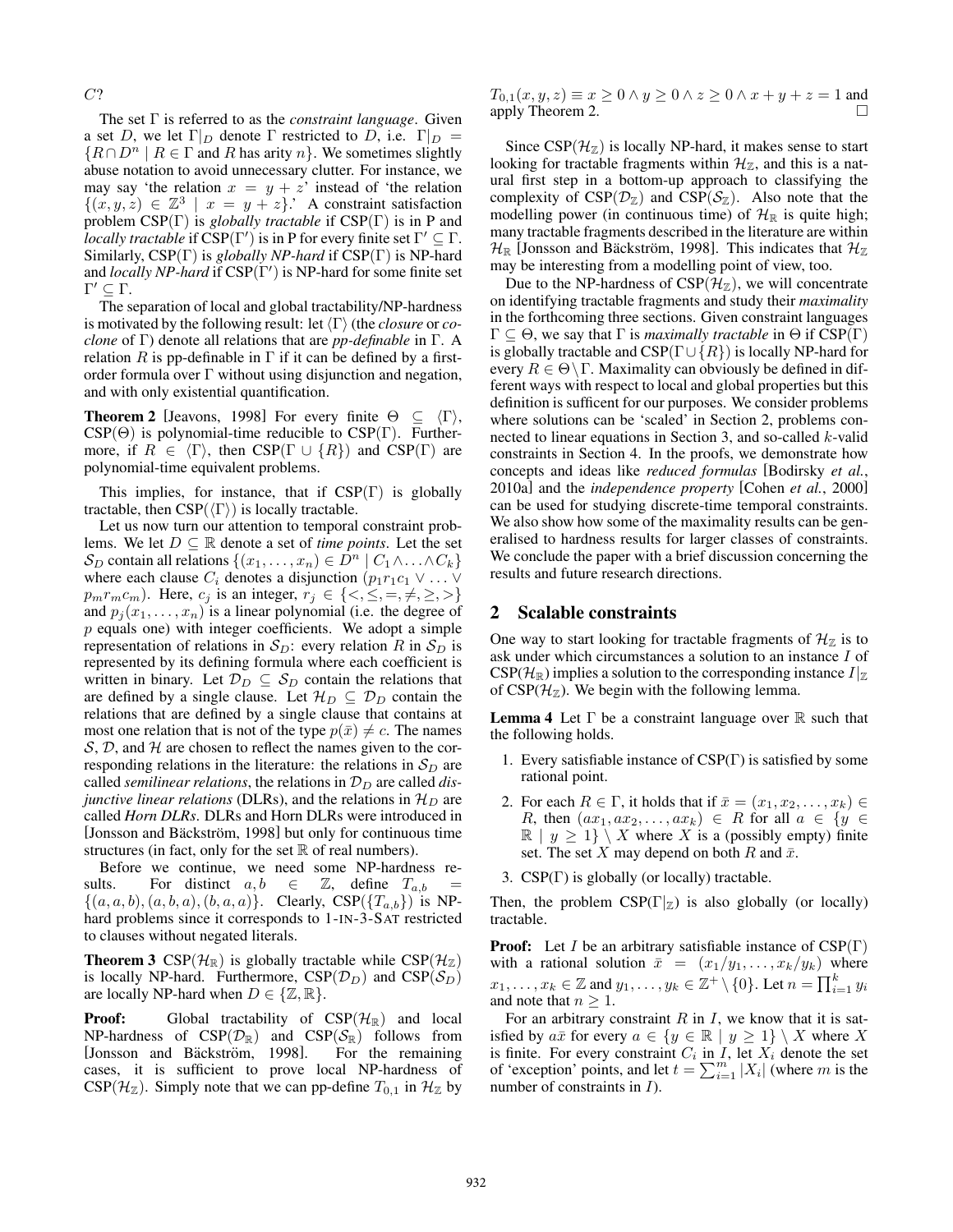It follows that there is at least one  $a$  in the set  ${y \in \mathbb{Z} \mid 1 \leq y \leq t+1}$  such that anx satisfies I. The vector  $an\bar{x}$  is integral due to choice of n which concludes the proof.  $\Box$ 

Given a real vector  $\bar{x} = (x_1, \ldots, x_k)$ , let  $\|\bar{x}\|$  denote its Euclidean norm, i.e.  $\sqrt{x_1^2 + \ldots + x_k^2}$ . Recall that  $||\bar{x} + \bar{y}|| \le$  $||\bar{x}|| + ||\bar{y}||$  and  $||\alpha \bar{x}|| = |\alpha| \cdot ||\bar{x}||$  for all real vectors  $\bar{x}, \bar{y}$  and arbitrary  $\alpha \in \mathbb{R}$ .

**Theorem 5** If I is a satisfiable instance of  $CSP(S_{\mathbb{R}})$ , then I is satisfied by at least one rational point.

**Proof:** Let  $\bar{r}$  be a satisfying real point. Assume I contains the constraints  $\{C_0, \ldots, C_n\}$  where each  $C_i$  is a disjunction  $l_{i1} \vee l_{i2} \vee \ldots \vee l_{ik}$ . There is (at least) one  $l_{ij}$  from each  $C_i$  that is satisfied by  $\bar{r}$ . Since  $a \leq b \equiv a < b \vee a = b$ ,  $a \ge b \equiv a > b \vee a = b$ , and  $a \ne b \equiv a < b \vee a > b$ , we can without loss of generality assume that either  $l_{ij} \equiv p(\bar{x}) < c$ or  $l_{ij} \equiv p(\bar{x}) = c$ . It is clearly sufficient to find a rational satisfying point,  $\bar{q}$ , that satisfies the formula  $l_{0j_0} \wedge \ldots \wedge l_{nj_n}$ .

First consider the literals of the type  $p(\bar{x}) < c$ . The sets of satisfying points to these kinds of relations are clearly open. Hence, there is some rational number  $\delta > 0$  so that all points  $\bar{x}$  for which  $||\bar{r}-\bar{x}|| < \delta$  satisfy these relations.

The remaining literals are of the form  $p(\bar{x}) = c$  and we can view them as a linear equation system  $A\bar{x} = \bar{b}$ . Every satisfiable system of linear equations has a rational solution and a vector  $\bar{x}$  is a solution if and only if it can be expressed as  $\bar{x} = \bar{c} + x_1\bar{v}_1 + \ldots + x_k\bar{v}_k$  where  $A\bar{v}_i = 0$ ,  $A\bar{c} = b, \bar{c}, \bar{v}_1, \ldots, \bar{v}_k$  are rational vectors, and  $x_1, \ldots, x_k$  are real numbers.

Since  $\bar{r}$  satisfies  $A\bar{r} = \bar{b}$ , it can be expressed as  $\bar{r} = \bar{c} + r_1\bar{v}_1 + \ldots r_k\bar{v}_k$ , with  $r_i \in \mathbb{R}$ . The rational numbers are dense in the real numbers so we can find rational numbers  $q_i$  satisfying  $|r_i - q_i| < \delta_e$  for all i and for any  $\delta_e > 0$ . Let  $\bar{q} = \bar{c} + q_1 \bar{v}_1 + \ldots + q_k \bar{v}_k$  and we find that  $||\bar{r} - \bar{q}|| = ||(r_1 - q_1)\bar{v}_1 + ... + (r_k - q_k)\bar{v}_k|| \le$  $|r_1-q_1|\cdot||\bar{v}_1||+\ldots+|r_k-q_k|\cdot||\bar{v}_k|| < \delta_e\cdot(||\bar{v}_1||+\ldots+||\bar{v}_k||).$ By choosing  $\bar{q}$  so that  $\delta_e$  gets sufficiently small, we can achieve  $||\bar{r} - \bar{q}|| < \delta$ . It follows that  $\bar{q}$  satisfies  $\log \frac{\lambda}{1}$   $\lambda \ldots \wedge \ln i$ .  $l_{0j_0} \wedge l_{1j_1} \wedge \ldots \wedge l_{nj_n}$ .

Thus,  $\mathcal{H}_{\mathbb{R}}$  satisfies requirement 1) and 3) of Lemma 4. We let  $\Lambda_{\mathbb{Z}} \subseteq \mathcal{H}_{\mathbb{Z}}$  contain the relations that satisfy requirement 2) and have thus proved the following.

#### **Theorem 6** The problem,  $CSP(\Lambda_{\mathbb{Z}})$  is tractable.

We now verify that  $\Lambda_{\mathbb{Z}}$  is maximally tractable in  $\mathcal{H}_{\mathbb{Z}}$ . We need the concept of *reduced relations*.

**Definition 7** [Bodirsky *et al.*, 2010a] Let  $\theta(x_1, \ldots, x_n)$  be a formula in conjunctive normal form. We call  $\theta$  reduced if it is not logically equivalent to any of its subformulas, i.e. there is no formula  $\psi$  obtained from  $\theta$  by deleting literals of clauses such that  $\theta(a) = \psi(a)$  for all  $a \in \mathbb{Z}^n$ .

An important property of reduced formulas is that if  $R$  is defined by a reduced formula  $l_1 \vee \ldots \vee l_n$ , then for each  $l_i$ , we can find a vector  $\bar{x}$  that satisfies  $l_i$  but not  $l_j$  for all  $j \neq i$ .

**Theorem 8** CSP( $\Lambda$ <sub>Z</sub>) is maximally tractable in CSP( $\mathcal{H}$ <sub>Z</sub>).

**Proof:** Let R be an arbitrary relation (of arity n) in  $\mathcal{H}_{\mathbb{Z}}$  that does not satisfy requirement 2). Hence, there exists a real  $n$ vector  $\bar{y}$  and an infinite set  $S \subseteq \mathbb{R}$  such that  $\bar{y}$  satisfies R but for every  $s \in S$ ,  $s\bar{y}$  does not satisfy R. Assume without loss of generality that R is defined by a reduced formula  $l_1(\bar{x}) \vee$ ...  $\vee l_k(\bar{x})$  where  $l_1,\ldots,l_k$  are linear expressions.

Suppose that some  $l_i \equiv p(\bar{x}) \neq c$  where  $c \neq 0$ . If  $p(\bar{y}) \neq 0$ c, then  $p(k\bar{y}) \neq c$  for all  $k \in \mathbb{R}^+$  except at most one, and the same holds for  $R(k\bar{y})$ . If  $p(\bar{y}) = c$ , then  $p(k\bar{y}) \neq c$ for all  $k \in \mathbb{R}^+$  except at most one, and the same holds for  $R(k\bar{y})$ . This leads to a contradiction and we can assume that if a literal  $l_i \equiv p(\bar{x}) \neq c$ , then  $c = 0$ .

If  $\bar{y}$  satisfies some literal  $l_i \equiv p(\bar{x}) \neq 0$ , then  $p(k\bar{y}) \neq 0$  for all  $k \in \mathbb{R}$  except at most one, and the same holds for  $R(k\bar{y})$ . Thus,  $\bar{y}$  only satisfies a literal  $l_j \equiv q(\bar{x})ra$  where  $r \in \{<, \leq \}$  $\{z, =, \geq, \geq\}$ . By observing that  $p(\bar{x}) < a \Leftrightarrow p(\bar{x}) \leq a - 1$ , we may additionally assume that  $r \in \{\leq, =, \geq\}$ . Assume without loss of generality that  $a \geq 0$ ; if  $a < 0$ , then consider the equivalent inequality obtained by multiplying with  $-1$ . If  $r = (\ge)$ , then  $k\bar{y}$  satisfies R for all  $k \ge 1$ . Thus,  $r \in {\le} =$ . If  $p(\bar{y})=0$ , then  $k\bar{y}$  satisfies R for all  $k \in \mathbb{R}$  so we can safely assume that  $a > 0$ . We conclude that R is on one of the following forms: (1)  $p(\bar{x}) = a \vee q_1(\bar{x}) \neq 0 \vee ... \vee q_n(\bar{x}) \neq 0$ or (2)  $p(\bar{x}) \leq a \vee q_1 \neq 0 \vee ... \vee q_n(\bar{x}) \neq 0$  where  $a > 0$ .

Assume first that R is of type (1). In  $\Lambda_{\mathbb{Z}} \cup \{R\}$ , we can pp-define the following relation:

$$
S(z) = \exists \bar{x}. (p(\bar{x}) = a \lor q_1(\bar{x}) \neq 0 \lor ... \lor q_n(\bar{x}) \neq 0) \land q_1(\bar{x}) = 0 \land ... \land q_n(\bar{x}) = 0 \land p(\bar{x}) = z.
$$

The definition of R is reduced so there exists a vector  $\bar{x}$ such that  $p(\bar{x}) = a$  and  $q_i(\bar{x}) = 0, 1 \le i \le n$ . Thus,  $S(z)$ holds if and only if  $z = a$ ; in other words, we have defined a non-zero constant. This implies that we can pp-define the constant 1 since  $z = 1 \Leftrightarrow \exists x_1, ..., x_a, y.z = x_1 \land S(y) \land x_1 \geq$  $1 \wedge \ldots \wedge x_a \geq 1 \wedge y = x_1 + \ldots + x_a$ . It is now straightforward to pp-define the relation  $T_{0,1}$  and we have proved that  $CSP(\Gamma \cup \{R\})$  is locally NP-hard.

Assume instead that  $R$  is of type (2). Analogously to the construction of  $S$ , we can construct a non-empty unary relation S' that is upper bounded by a. Thus,  $S^{\prime}$  contains a largest element  $b$  and the constant  $b$  can be pp-defined since  $z = b \Leftrightarrow S(z) \wedge z \ge b$ . The proof procedes as above.  $\Box$ 

The maximality proof also gives a characterisation of the relations  $R \in \mathcal{H}_{\mathbb{Z}}$  that do not satisfy requirement 2): given a relation R, reduce it and check whether it is of one of the two 'bad' types identified in the proof. The maximality proof can also be generalised to a hardness result for constraint languages that are not necessarily subsets of  $\mathcal{H}_{\mathbb{Z}}$ .

**Corollary 9** Let  $\Gamma$  be a constraint language over  $\mathbb{Z}$  such that the relations  $x = y + z$  and  $x \ge 1$  are in  $\langle \Gamma \rangle$ . Then,  $\Gamma \cup \{R\}$ is NP-hard whenever  $R \in \mathcal{H}_{\mathbb{Z}} \setminus \Lambda_{\mathbb{Z}}$ .

Proof: *(Sketch)* By Theorem 2, we may without loss of generality assume that  $x = y + z$  and  $x \ge 1$  are members of Γ. By inspecting the proof of Theorem 8, we see that  $CSP({R} \cup X)$  is NP-hard where X is a finite set of homogeneous equations and (possibly) a relation  $p(\bar{x}) \ge a$  with  $a > 0$ . Every homogeneous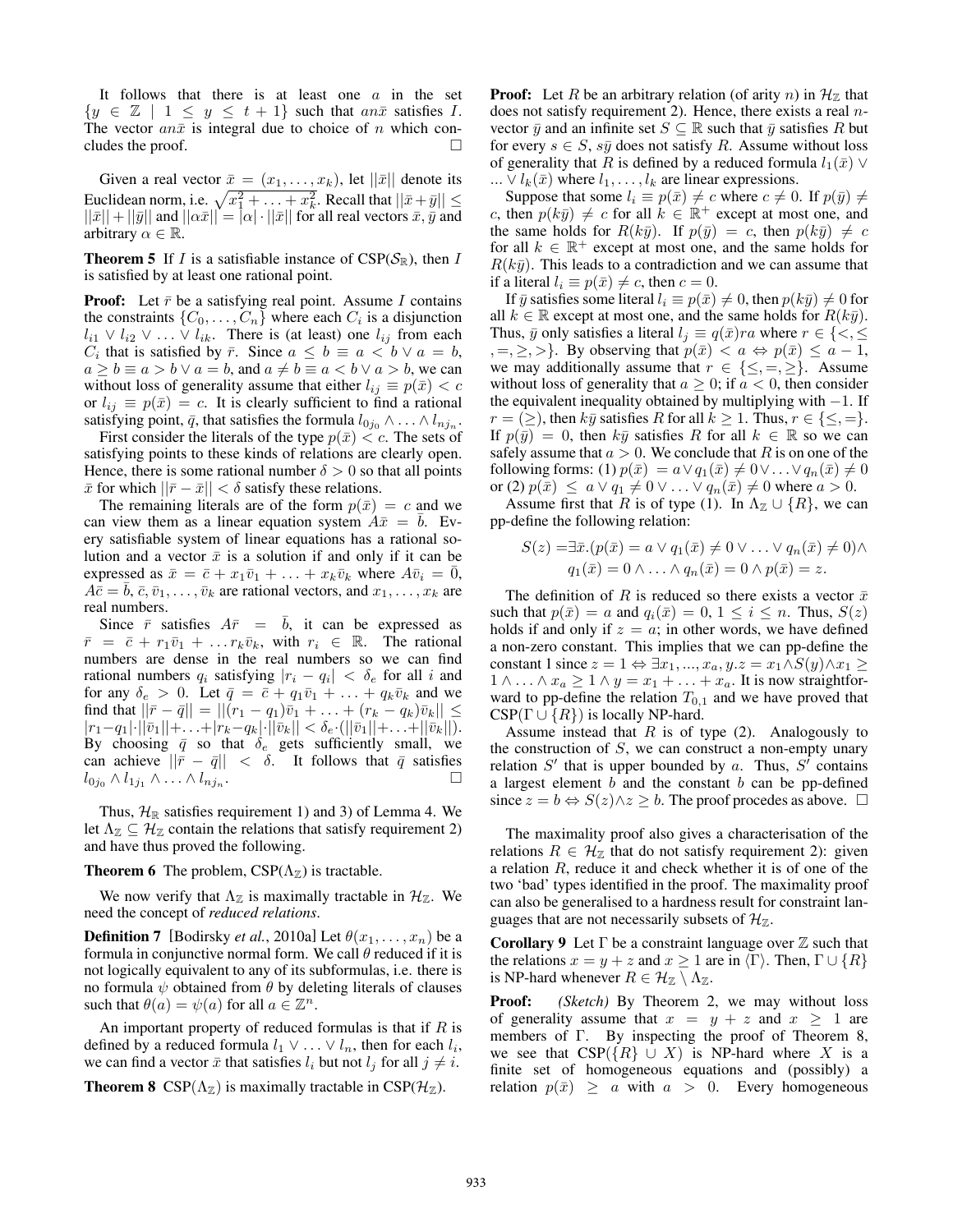equation can be pp-defined with the aid of  $x = y + z$ . Every relation  $x \ge a$  with  $a > 0$  can be pp-defined since  $x \ge a \Leftrightarrow \exists y_1, \ldots, y_a \ldots = y_1 + \ldots + y_a \wedge y_1 \ge 1 \wedge \ldots \wedge y_a \ge 1$ and the equation  $x = y_1 + \ldots + y_a$  is homogeneous. Thus,  $p(\bar{x}) \geq a$  can be pp-defined since  $p(\bar{x}) \geq a \Leftrightarrow \exists y \ldotp y = p(\bar{x}) \land y \geq a.$ 

## 3 Linear equations

In the previous section, we found a large maximally tractable subset  $\Lambda_{\mathbb{Z}}$  of  $\mathcal{H}_{\mathbb{Z}}$ . Clearly,  $\Lambda_{\mathbb{Z}}$  does not contain any linear equations  $p(\bar{x}) = a$  with  $a \neq 0$ . We will now look at fragments of  $\mathcal{H}_{\mathbb{Z}}$  that contain such equations. Similar fragments have been considered before: it is known that finding integer solutions to linear equation systems is a tractable problem [Kannan and Bachem, 1979]. A related problem has also been discussed in [Bodirsky *et al.*, 2010b, Section 6] but they restrict themselves to homogeneous equations. We will now work 'backwards' compared to the previous section; instead of starting with  $\mathcal{H}_{\mathbb{Z}}$  and remove relations, we will extend the set of linear equations.

The algorithmic part will use results from [Cohen *et al.*, 2000] and a property known as *1-independence*. We note that the original definitions by Cohen et al. are slightly more general than those presented here; they do not restrict themselves to constraint languages. By the notation  $CSP_{\Delta \leq k}(\Gamma \cup \Delta)$ , we mean the CSP problem with constraints over  $\Gamma \cup \Delta$  but where the number of constraints over  $\Delta$  is less than or equal to k.

**Definition 10** For two constraint languages  $\Gamma$  and  $\Delta$ , we say that  $\Delta$  is *k*-independent with respect to  $\Gamma$  if the following condition holds: any instance I of  $CSP(\Gamma \cup \Delta)$  has a solution provided every subinstance of I belonging to  $CSP_{\Delta \leq k}(\Gamma \cup \Delta)$ has a solution.

1-independence gives us a way to handle disjunctions efficiently. For constraint languages  $\Gamma$  and  $\Delta$ , let the constraint language  $\Gamma^{\times} \Delta^*$  contain all relations  $R(\bar{x}) \equiv c(\bar{x}) \vee d_1(\bar{x}) \vee d_2(\bar{x})$  $\ldots \vee d_n(\bar{x}), n \geq 0$ , where  $c(\bar{x})$  is a constraint over  $\Gamma$  and  $d_1(\bar{x}), \ldots, d_n(\bar{x})$  are constraints over  $\Delta$ .

**Theorem 11** [Cohen *et al.*, 2000] Let  $\Gamma$  and  $\Delta$  be constraint languages. If  $CSP_{\Delta \leq 1}(\Gamma \cup \Delta)$  is globally tractable, and  $\Delta$  is 1-independent with respect to  $\Gamma$ , then  $CSP(\Gamma^{\circ} \Delta^*)$  is globally tractable.

Let  $\Gamma \subseteq \mathcal{H}_{\mathbb{Z}}$  denote all relations  $p(\bar{x}) = b$  and  $\Delta \subseteq \mathcal{H}_{\mathbb{Z}}$ denote all relations  $p(\bar{x}) \neq b$ . We will now prove that  $CSP(\Gamma^{\times} \Delta^{*})$  is globally tractable (Theorem 12) and that it is a maximal tractable fragment of  $\mathcal{H}_{\mathbb{Z}}$  (Theorem 13). We will also extend the maximality result in a way similar to Corollary 9; the omitted proof is analogous.

**Theorem 12**  $CSP(\Gamma^{\times} \Delta^{\ast})$  is globally tractable.

**Proof:** We first prove that  $\Delta$  is 1-independent with respect to Γ. Let  $I_{\Gamma}$  be an instance of CSP(Γ) and  $I_{\Delta}$  an instance of  $\Delta$ . Assume that  $I_{\Gamma} \cup \{d_i\}$  is satisfiable for each  $d_i \in I_{\Delta}$  with  $d_i \equiv p_i(\bar{x}) \neq c_i.$ 

We will perform an induction on the size of  $I_{\Delta}$ . If  $|I_{\Delta}|$  = 1, then satisfiability follows from the assumptions. Assume that  $|I_{\Delta}| = d, d > 1$ , and that the statement holds for all  $I'_{\Delta} \subset \overline{I_{\Delta}}$ . We show that  $I_{\Gamma} \cup I_{\Delta}$  is satisfiable, too.

Let  $I^i_\Delta = I_\Delta \setminus \{p_i(\bar{x}) \neq c_i\}$  and consider the instance  $I_{\Gamma} \cup I_{\Delta}^{i}$  for each i. Let  $D_{i}$ ,  $1 \leq i \leq d$ , be the set of satisfying points to these subproblems. The sets  $D_1, \ldots, D_d$  are nonempty due to the induction hypothesis. Arbitrarily choose an element  $\bar{x}_i \in D_i$  for each i. If  $\bar{x}_i \in D_j$  for any  $j \neq i$ , then it is a solution to the entire instance and we are done. So we can assume that  $p_i(\bar{x}_i) = c_i$  for all *i*.

Take two points  $\bar{x}_1$  and  $\bar{x}_2$  and define  $\bar{x}^k = k\bar{x}_1 + (1 - \bar{x}_2)$  $k|\bar{x}_2$  for  $k \in \mathbb{Z}$ . Observe that  $\bar{x}^k$  satisfies  $I_{\Gamma}$  for all k. We will now show that there is a k such that  $\bar{x}^k \in D_i$  for all  $i$ ; by the previous comment, it is sufficient to consider the disequations.

For  $i = 1$  we note that  $p_1(\bar{x}^k) \neq c_1 \Leftrightarrow kp_1(\bar{x}_1) + (1$  $k)p_1(\bar{x}_2) \neq c_1 \Leftrightarrow (1-k)(p_1(\bar{x}_2) - c_1) \neq 0$  and since  $p(\bar{x}_2) \neq c_1$  this is true for all  $k \neq 1$ . In the same way, we see that  $\bar{x}^k \in D_2$  when  $k \neq 0$ .

For  $i \neq 1, 2$ , we note that if  $p_i(\bar{x}_1) = d_1 \neq c_i$  and  $p_i(\bar{x}_2) = d_2 \neq c_i$ , then  $p_i(\bar{x}^k) = k(d_1 - d_2) + d_2$ . If  $d_1 = d_2$ , then the disequation is always true; otherwise, there is at most one value for k such that  $p_i(\bar{x}^k) = c_i$ . Hence, each disequation is not satisfied by  $\bar{x}^k$  for at most one value of k, and we conclude that there is some k' such that  $\bar{x}^{k'} \in D_i$  for all i. It follows that  $I_{\Gamma} \cup I_{\Delta}$  is satisfiable for any size of  $I_{\Delta}$ .

By Theorem 11, it is now sufficient to prove that  $CSP_{\Delta \leq 1}(\Gamma \cup$  $\Delta$ ) is tractable. Let *I* be an instance of  $CSP_{\Delta \leq 1}(\Gamma \cup \Delta)$ . We view I as an equation system  $A\bar{x} = \bar{b}$  together with a disequation  $p(\bar{x}) \neq c$ . We start by finding a satisfying integer point  $\bar{x}$  to  $A\bar{x} = \bar{b}$ ; this is tractable by [Kannan and Bachem, 1979]. If no such point exists, then  $I$  is not satisfiable. If the found solution  $\bar{x}$  also satisfies  $p(\bar{x}) \neq c$ , then we have found a solution to I, too. Otherwise, note that if  $\bar{y} \neq \bar{x}$  and  $A\bar{y} = b$ , then  $A(\bar{y} - \bar{x}) = b - b = \bar{0}$ . By letting  $\bar{x}_h = \bar{y} - \bar{x}$ , we see that any satisfying point  $\bar{z}$  can be written as  $\bar{z} = \bar{x} + \bar{x}_h$  for some  $\bar{x}_h$  such that  $A\bar{x}_h = \bar{0}$ . Since  $p(\bar{x}) = c$ , we note that  $p(\bar{z}) \neq c \Leftrightarrow p(\bar{x}) + p(\bar{x}_h) \neq c \Leftrightarrow p(\bar{x}_h) \neq 0$ . From this we conclude that we can find a solution to  $I$  if and only if we can find a point  $\bar{x}_h$  such that  $A\bar{x}_h = 0$  and  $p(\bar{x}_h) \neq 0$ .

Now we solve the system  $A\bar{x} = 0 \wedge p(\bar{x}) = 1$  over the rational numbers. If this system has no solution, then there is no point  $\bar{x}_h$  since some rational multiple of  $\bar{x}_h$  would have been a solution. If we find a solution  $\bar{x}_q$  to this system, then there exists an integer  $k \neq 0$  such that  $k\bar{x}_q$  is an integer point satisfying  $Ak\bar{x}_q = \bar{0}$  and  $p(k\bar{x}_q) = k \neq 0$ . We see that we can let  $\bar{x}_h = k\bar{x}_q$  and conclude that I is satisfiable. As this only requires solving two linear systems, one over the integers and one over the rational numbers, this is a polynomial-time algorithm for solving  $CSP_{\Delta \leq 1}(\Gamma \cup \Delta)$ .  $\Box$ 

**Theorem 13**  $\Gamma \, \delta \, \Delta^*$  is maximally tractable in  $\mathcal{H}_{\mathbb{Z}}$ .

**Proof:** The relations in  $\mathcal{H}_{\mathbb{Z}} \setminus (\Gamma \times \Delta^*)$  are of the form  $R \equiv$  $p(\bar{x}) \leq c \vee \sqrt{\frac{n}{i}} (q_i(\bar{x}) \neq a_i)$ . Note that we do not have to consider relations with  $\langle$  separately since those are always equivalent to a relation using  $\leq$ . We assume without loss of generality that the definition of  $R$  is reduced.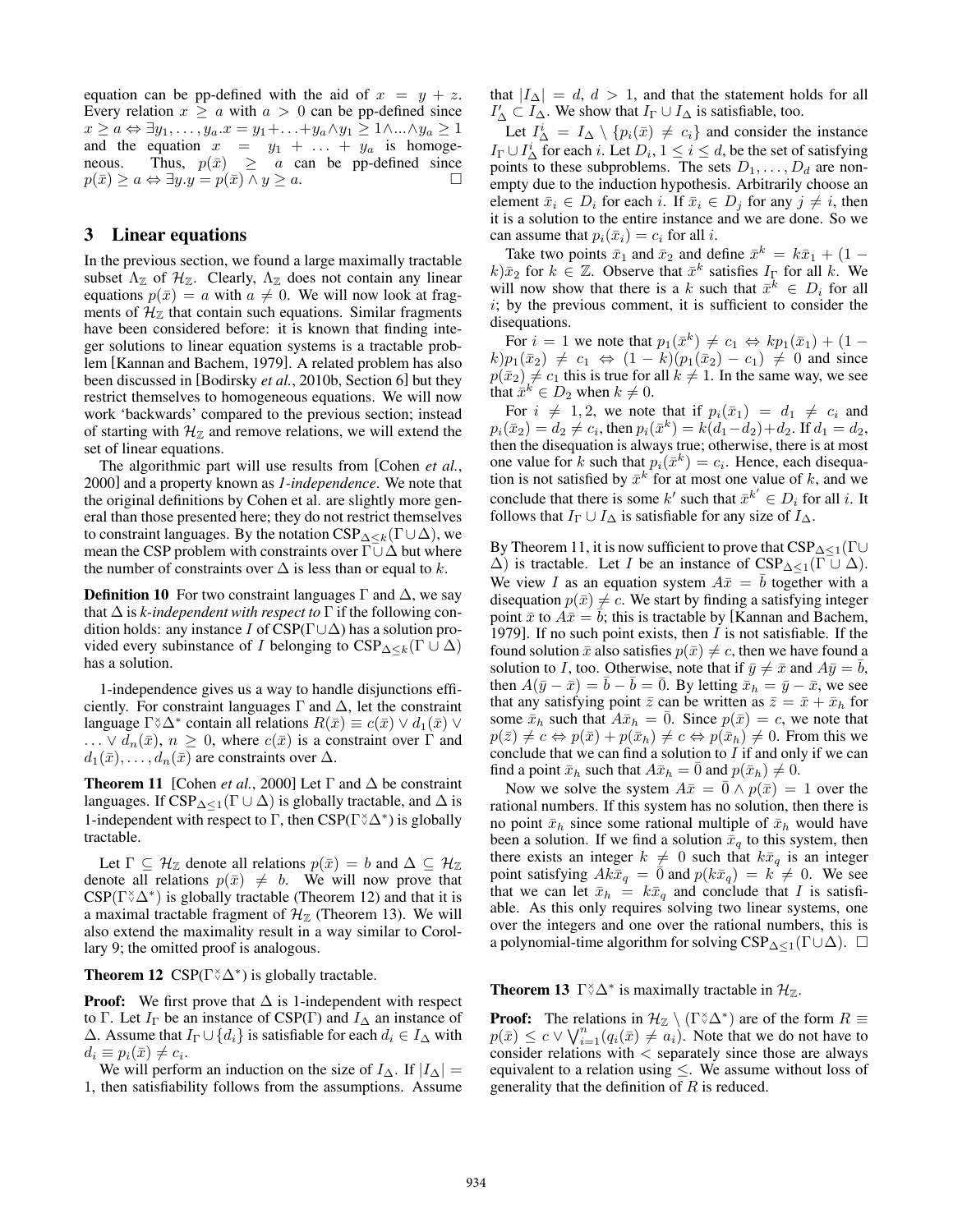We will now show how to pp-define  $T_{z_0, z_1}$  for some  $z_0 \neq$  $z_1$  in  $\mathbb Z$ . By reasoning as in the proof of Theorem 8, we see that we can pp-define a unary relation  $S(z)$  that is a subset of  $\{z \in \mathbb{Z} \mid z \leq c\}$  by  $S(z) = \exists \bar{x}.(z = p(\bar{x})) \wedge (p(\bar{x}) \leq$  $c \vee \bigvee_{i=1}^{n} (q_i(\bar{x}) \neq a_i)) \wedge (\bigwedge_{i=1}^{n} (q_i(\bar{x}) = a_i)).$ 

We first prove that  $|S| > 1$ . If  $|S| = 0$ , then  $(\bigwedge_{i=1}^{n} (q_i(\bar{x}))$  $a_i)$   $\Rightarrow$   $p(\bar{x})$   $>$  c but since the definition of R is reduced, we know that there exists an integral vector  $\bar{x}$  satisfying  $p(\bar{x}) \leq$ c. If  $|S| = 1$ , then  $\bigwedge_{i=1}^{n} (q_i(\bar{x}) = a_i) \Rightarrow p(\bar{x}) = d$  for some  $d \leq c$  but then  $\overline{R} = \mathbb{Z}^n$  and we have a contradiction since  $R \in \Gamma^{\times} \Delta^*$ . To see this, let  $\bar{x}$  be an arbitrary vector in  $\mathbb{Z}^n$ . If it satisfies one of the disequations, then we are done. Otherwise,  $p(\bar{x}) = d$  and it clearly satisfies the inequality  $p(\bar{x}) \leq c$ . Consequently,  $|S| > 1$ .

Define  $z_0 = \max\{z \mid S(z)\}\$  and  $z_1 = \max\{z \mid S(z), z \neq z\}$  $z_0$ } and note that these constants are pp-definable in  $\Gamma \cup \{R\}$ . Now,  $T_{z_0, z_1}(x, y, z) \equiv S(x) \wedge S(y) \wedge S(z) \wedge x + y + z =$  $(2z_0 + z_1)$  and NP-hardness follows from Theorem 2.  $\Box$ 

**Corollary 14** Let  $\Gamma$  be a constraint language over  $\mathbb Z$  such that the relations  $x = y + z$  and  $x = 1$  are in  $\langle \Gamma \rangle$ . Then,  $\Gamma \cup \{R\}$ is NP-hard whenever  $R \in \mathcal{H}_{\mathbb{Z}} \setminus (\Gamma \times \Delta^*)$ .

## 4 Constraints that are  $k$ -valid

We will now demonstrate that there are an infinite number of distinct maximally tractable fragments within  $\mathcal{H}_{\mathbb{Z}}$ . This fact makes complexity classifications harder since a description of the tractable cases must be more elaborate than just listing the maximally tractable fragments.

A relation R is said to be k-*valid*,  $k \in \mathbb{Z}$ , if  $(k, \ldots, k) \in R$ . A constraint language  $\Gamma$  is k-valid if every relation in  $\Gamma$  is kvalid. Let  $\Gamma_k, k \in \mathbb{Z}$ , denote the set of k-valid relations in  $\mathcal{H}_{\mathbb{Z}}$ together with the empty relation. Clearly,  $\Gamma_i \neq \Gamma_j$  whenever  $i \neq j$ ;  $\Gamma_i$  contains the relation  $(x = i)$  but does not contain  $(x = j)$  and vice versa. Solving instances of CSP( $\Gamma_k$ ) is obviously trivial (simply check whether some constraint is based on the empty relation) but such classes have to be considered, too, in order to obtain full complexity classifications. The maximality proof for  $k$ -valid constraints differs slightly from the proofs in the preceeding sections. There, we managed to construct explicit NP-hard constraint languages. This proof is slightly non-constructive since we obtain a sequence of constraint languages and prove that (at least) one of them is NP-hard. However, we do not know which one.

For distinct  $a, b, c \in \mathbb{Z}$ , define  $T'_{a,b,c}(x, y) \equiv \{a, b, c\}^2 \setminus \{a, b, c\}$  $\{(a, a), (b, b), (c, c)\}\)$ . CSP $(\{T'_{a, b, c}\})$  is an NP-hard problem since it corresponds to the 3-COLOURABILITY problem.

**Theorem 15** For each  $k \in \mathbb{Z}$ ,  $\Gamma_k$  is a maximally tractable language in  $\mathcal{H}_{\mathbb{Z}}$ .

**Proof:** The problem  $CSP(\Gamma_k)$  is obviously globally tractable. To prove maximality, arbitrarily choose a relation  $R \in \mathcal{H}_{\mathbb{Z}}$  that is not k-valid. Let m denote the arity of R and consider the following relations:

$$
U_1(z) \equiv \exists y, x_2, \dots, x_m.R(z, x_2, x_3, \dots, x_m) \land y = k
$$
  

$$
U_2(z) \equiv \exists y, x_3, \dots, x_m.R(y, z, x_3, x_4, \dots, x_m) \land y = k
$$

$$
\vdots
$$
  
\n
$$
U_m(z) \equiv \exists y.R(y, y, y, \dots, y, z) \land y = k
$$
  
\n
$$
U_{m+1}(z) \equiv \exists y.R(y, y, y, \dots, y, y) \land y = k
$$

The relations  $U_1, \ldots, U_{m+1}$  are pp-definable in  $\Gamma_k \cup \{R\}$ since the relation  $y = k$  is k-valid. We claim that there exists an index  $1 \leq j \leq m$  such that  $U_j \neq \emptyset$  and  $k \notin U_j$ . Since R is not k-valid, it follows that  $U_{m+1} = \emptyset$  so there exists a smallest index  $2 \leq j' \leq m + 1$  such that  $U_{j'} = \emptyset$ . Let  $j = j' - 1$ . Clearly,  $U_j$  is non-empty and if  $k \in U_j$ , then  $U_{j+1} = U_{j'}$  is non-empty which leads to a contradiction.

We now let  $c_a(z) \equiv (z = a)$  and pp-define the relation  $c_{k'}(z)$  for some  $k' \neq k$ . Assume without loss of generality that there is some element in  $U_i$  that is larger than k; if not, then there is some element in  $\tilde{U}_j$  that is smaller than k and the reasoning is symmetric. Let  $k' = \min\{x \in U_j \mid x > k\}$ and note that  $z = k' \Leftrightarrow U_j(z) \wedge (z \ge k) \wedge (z \le k').$ The relations  $(z \ge k)$  and  $(z \le k')$  are both k-valid so  $(z = k)$  is pp-definable in  $\Gamma_k \cup \{R\}$ . Using the relation  $z = k'$ , we conclude the proof by the following pp-definition:  $T'_{k-1,k,k+1}(x,y) \equiv \exists z, w.(z = w \lor x \neq y) \land c_k(z) \land c_{k'}(w) \land$  $\wedge (k-1 \leq x) \wedge (x \leq k+1) \wedge (k-1 \leq y) \wedge (y \leq k+1).$ NP-hardness of  $CSP(\lbrace T'_{k-1,k,k+1} \rbrace)$  implies NP-hardness of  $CSP(\Gamma_k \cup \{R\})$  via Theorem 2.

## 5 Discussion

.

The results reported in this paper constitute a step towards a better understanding of the complexity of temporal reasoning in discrete time structures. Below, we discuss how this work can be continued.

#### 5.1 Horn DLRs

Completely classifying the complexity of  $CSP(\mathcal{H}_Z)$  appears to be a quite hard problem. Consider the NP-complete integer feasibility problem: given a system of inequalities  $Ax \geq b$ , decide whether there exists a satisfying integer vector  $x$  or not. Note that each row of the system can be viewed as a relation in  $\mathcal{H}_{\mathbb{Z}}$ . Thus, a complete classification of  $CSP(\mathcal{H}_{\mathbb{Z}})$ would give us a classification of the integer feasibility problem (parameterised by allowed row vectors). Such a classification is not currently known and, in fact, there are no classifications even if we restrict ourselves to finite domains or if we consider the closely related integer optimisation problem.

One obvious difficulty when classifying  $CSP(\mathcal{H}_{\mathbb{Z}})$  is that we do not know what algorithmic techniques will be needed. The results in this paper are based on either solving linear equations or solving linear programming problems over the real numbers. Completely different methods may be needed in other cases, though. As a concrete example, consider the constraint language  $\Gamma$  containing all relations of the type  $ax +$  $by = c, x \leq c$ , and  $x \geq c$  (where  $a, b, c \in \mathbb{Z}$ ) and note that  $\Gamma \subseteq \mathcal{H}_{\mathbb{Z}}$ . Bodirsky et al. [2009] have shown that  $CSP(\Gamma)$  is tractable by using a graph-theoretic approach; it is not clear how (or if) this algorithm can be recast in more familiar terms.

Another difficulty is that there are tractable cases where we have not been able to prove maximality. One example is the